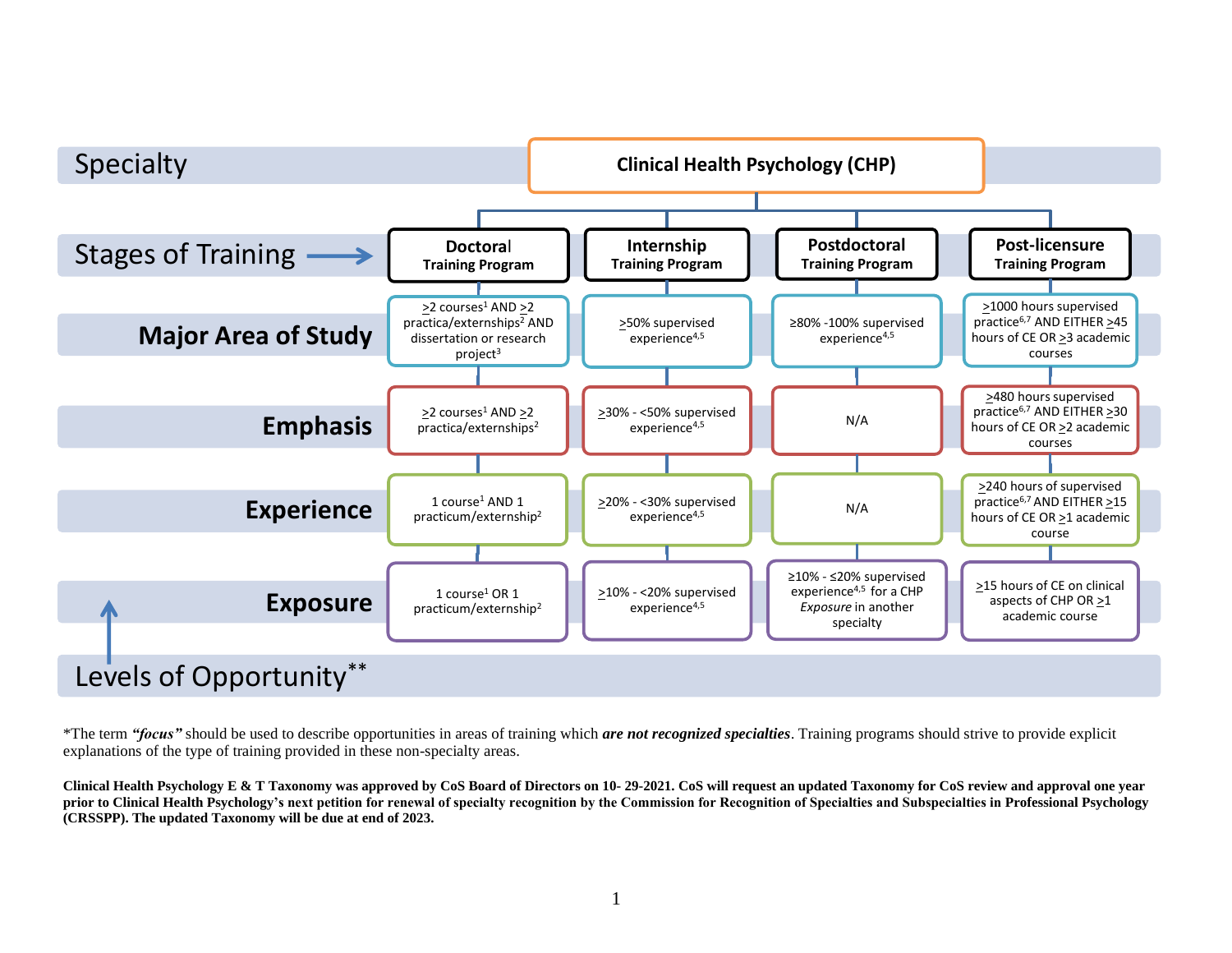#### **Common Definitions and Criteria Across All Recognized Specialties Clarifications to help recognized specialties use the APA-Taxonomy\*\* in a consistent manner**

- Broad and general training forms the core of education and training in health service psychology. Programs are accredited by the American Psychological Association (APA), Commission on Accreditation (CoA) or Canadian Psychological Association (CPA). Programs integrate the broad and general training with those educational and training activities related to recognized specialties as determined by the specialty and described in a specialty taxonomy. In addition, each specialty will have education and training guidelines consistent with its specialty area. Specialty training may be acquired at the doctoral, doctoral internship, postdoctoral, or post-licensure stages as defined by the specialty.
- By definition, postdoctoral education and training is a Major Area of Study in a specialty recognized by the Commission for the Recognition of Specialties and Subspecialties in Professional Psychology (CRSSPP) and requires that 80% or more of time be spent in the specialty area. At the postdoctoral training stage, as per above, it is recognized that training in the Major Area of Study will be consistent with the education and training guidelines set forth by the specialty*.*
- A course is typically defined as 3 semester-credit hours (or equivalent) in a health service psychology training program accredited by APA or CPA.
- A practicum is typically defined as the equivalent of one academic year (e.g., 9 months, in semester or quarter systems) consisting of supervised training for at least 8 hours per week, or its equivalent, with at least 50% of time in the provision of clinical services.
- Consistent with what is described in CoA *Standards of Accreditation*, supervision should be provided by persons with competencies in the specialty demonstrated by appropriate training, credentials, and qualifications for training in the specialty as defined by the specialty.
- Additional training experiences can also include, but are not limited to, research experiences, lab meetings, brown bags, lecture/colloquia series, and grand rounds, as defined by the specialty.
- For definitions of continuing education (CE) and continuing professional development (CPD) see the APA Quality Professional Development [and Continuing Education Resolution.](https://www.apa.org/about/policy/improving-quality) A continuing education (CE) course is defined as an organized program by the American Psychological Association or Canadian Psychological Association, a State Psychological Association, or other major provider of CE (e.g., Society of Behavioral Medicine).

Taxonomy[; www.apa.org/ed/graduate/specialize/taxonomy.pdf](http://www.apa.org/ed/graduate/specialize/taxonomy.pdf)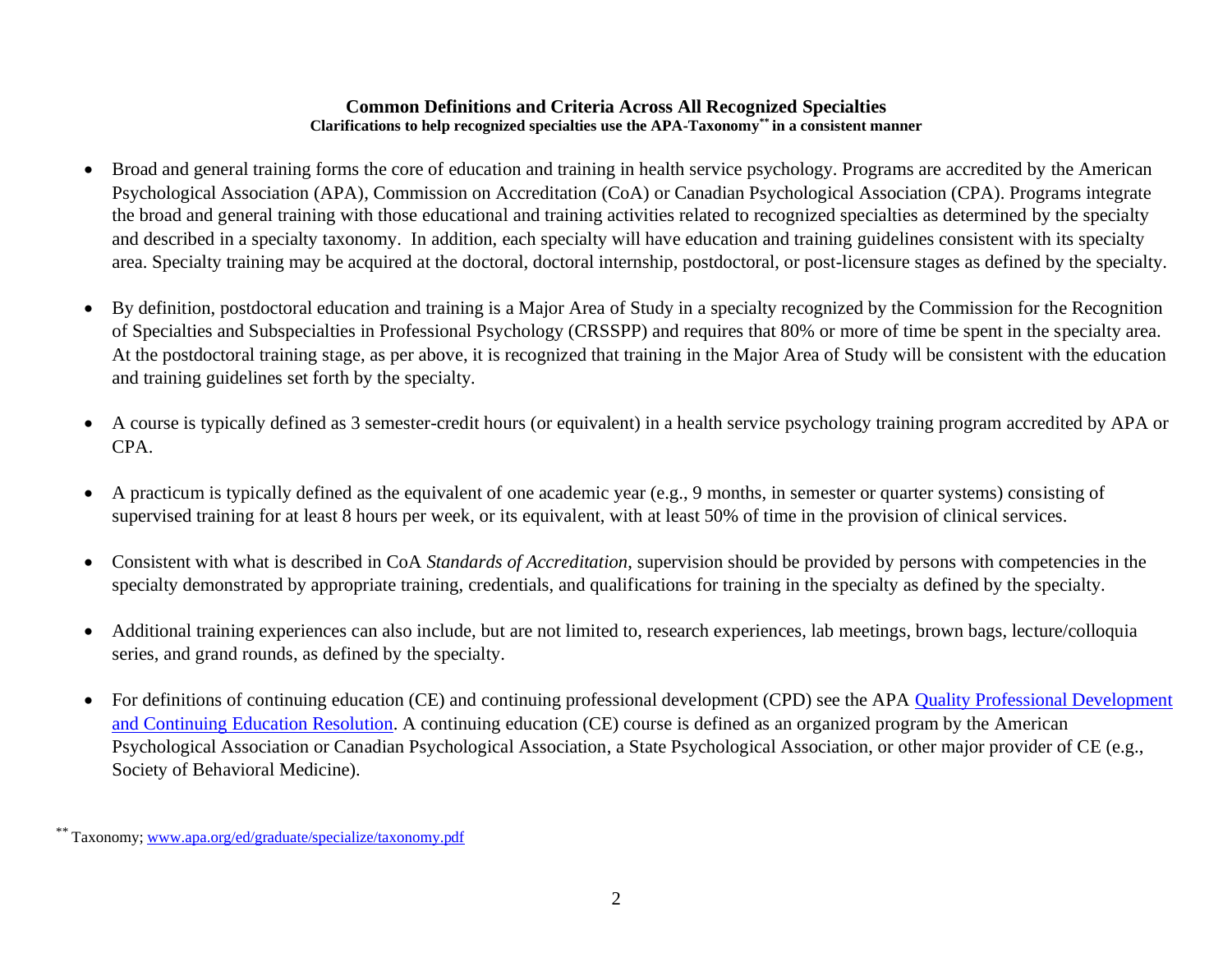# **Specialty Specific Definitions and Criteria**

- <sup>1</sup> Clinical Health Psychology course: Must have content congruent with *Clinical Health Psychology 2018 Education and Training Guidelines* (available on Council of Specialties in Professional Psychology website [https://cospp.org/education-and-training-guidelines-1\)](https://www.cospp.org/education-and-training-guidelines-1).
- <sup>2</sup> Clinical Health Psychology practicum/externship: Must include at least 50% of clinical service delivery with *health-related issues* of patient, family members, and/or *interprofessional* care teams.
- <sup>3</sup> Clinical Health Psychology dissertation or research project: Includes empirical research, extended case studies, literature critiques and analyses, or capstone projects.
- <sup>4</sup> Clinical Health Psychology supervised experience/practice: Must include at least 50% of clinical service delivery to clinical health psychology patients, family members, and/or interprofessional care teams (e.g., assessment, treatment, consultation). Seminar attendance, readings, supervision, interdisciplinary team participation and research may count as part of the supervised experience.
- <sup>5</sup> Primary supervisors of clinical health psychology supervised experience should have training, qualifications, or credentials (e.g., ABPP, HSP) as clinical health psychologists.
- <sup>6</sup>Clinical Health Psychology supervised practice: At least 50% of clinical service delivery to clinical health psychology patients, family members, and/or interprofessional care teams (e.g., assessment, treatment, consultation).
- <sup>7</sup>Primary supervisors of clinical health psychology post-licensure practice should have training, qualifications, or credentials (e.g., ABPP, HSP) as clinical health psychologists.

## **Examples of Program Descriptors for Stages of Training in Clinical Health Psychology**

## Doctoral

In our APA accredited doctoral program in Health Service Psychology at Our University we offer a Major Area of Study in Clinical Health Psychology with at least two courses and two supervised clinical practica in Clinical Health Psychology. The Major Area of Study must include a dissertation or research project within Clinical Health Psychology. We offer students an Exposure to Clinical Neuropsychology with one course in that area and an Experience in Clinical Child Psychology with two courses and two semesters of supervised practicum in that area. We offer a Focus in cardiac psychology as part of our advanced practicum wherein an advanced assessment course and two additional practica semesters are available on the cardiac care unit.

# Doctoral Internship

Our internship program in Health Service Psychology is accredited by the APA-Commission on Accreditation and offers a Major Area of Study in Clinical Health Psychology at Our Health Science Center. At least 50% of trainee time will be devoted to supervised experience in clinical